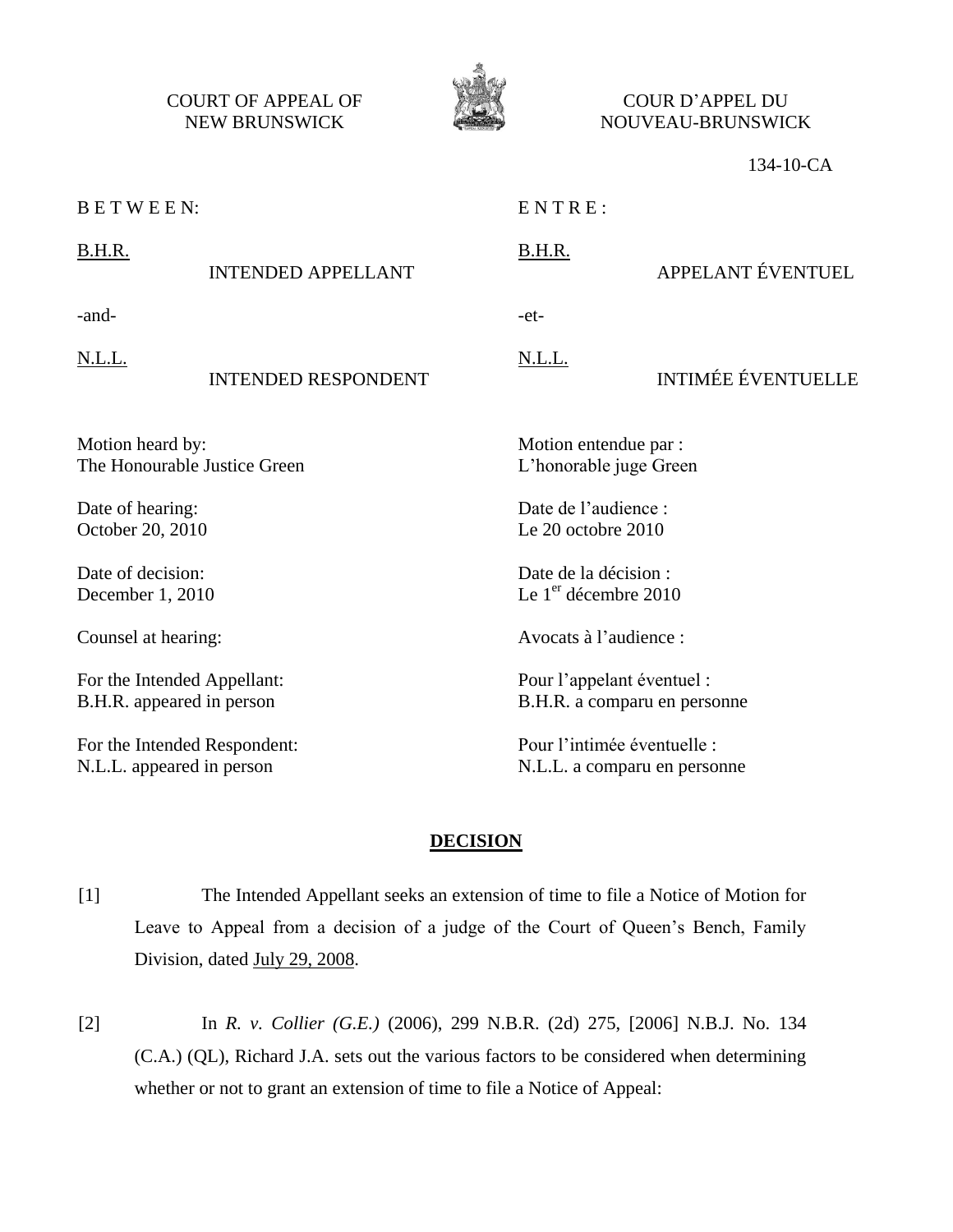It is common ground that in determining whether or not to grant an extension of time for [the applicant] to cross-appeal, I must consider a number of factors and ultimately decide whether it is in the interest of justice that the time to file the cross-appeal be extended. The factors to consider include:

- a) whether [the applicant] has shown a *bona fide* intention to appeal within the appeal period;
- b) whether [the applicant] has accounted for or explained the delay;
- c) whether [the respondent] would be unduly prejudiced by the extension of time; and
- d) whether there is merit to the proposed appeal in the sense that there is a reasonably arguable ground. [Para. 5]
- [3] Quigg J.A. applied the reasoning in *Collier* to a family law matter involving an application for an extension of time to file a Notice of Appeal in *P.R.C. v. D.R.C.*, [2009] N.B.J. No. 160 (C.A.).
- [4] Having considered all of the factors outlined in *Collier*, I am not satisfied that it is in the interest of justice to grant the Intended Appellant an extension of time.
- [5] The Intended Appellant's claim not having met the criteria set out above, I dismiss his motion. I make no order as to costs.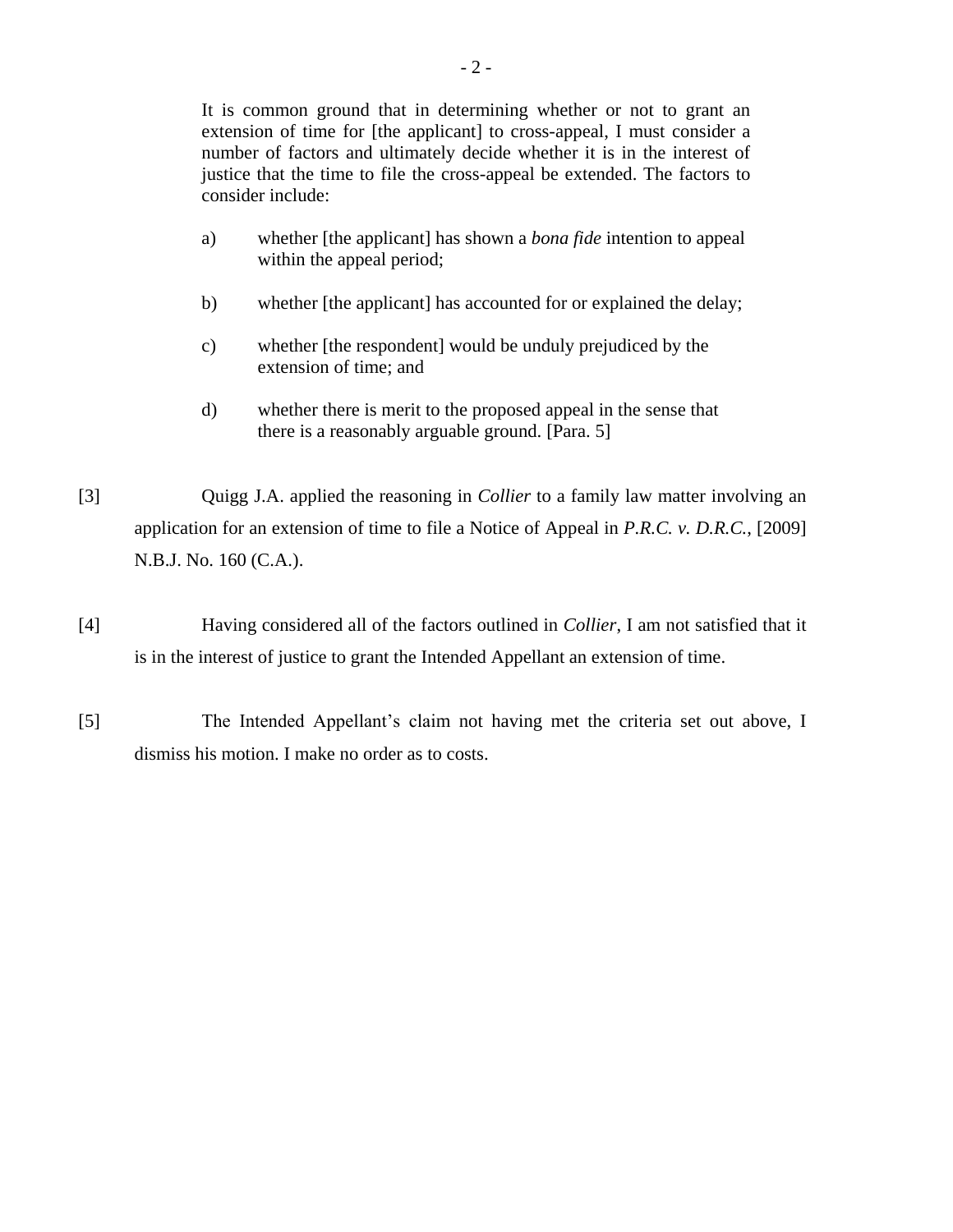## **DÉCISION**

[1] L'appelant éventuel demande la prolongation du délai imparti pour le dépôt d'un avis de motion en autorisation d'appel d'une décision d'un juge de la Cour du Banc de la Reine, Division de la famille, en date du 29 juillet 2008.

[2] Dans l'arrêt *R. c. Collier (G.E.)* (2006), 299 R.N.-B. (2<sup>e</sup>) 275, [2006] A.N.-B. n<sup>o</sup> 134 (C.A.) (QL), le juge Richard a énoncé les divers facteurs à examiner pour décider s'il y a lieu d'accorder une prolongation du délai imparti pour le dépôt d'un avis d'appel :

> Les parties s'entendent sur le fait que, pour déterminer si la demande de prolongation pour former un appel reconventionnel présentée par [le demandeur] doit être accordée, je dois examiner un certain nombre de facteurs et, en bout de ligne, décider s'il est dans l'intérêt de la justice que le délai pour former l'appel reconventionnel soit prolongé. Je dois notamment examiner :

- a) si [le demandeur] a montré qu'il avait en toute bonne foi l'intention d'interjeter appel dans le délai prescrit;
- b) si [le demandeur] a justifié ou expliqué le retard;
- c) si la prolongation de délai causerait à [l'intimée] un préjudice excessif;
- d) si l'appel éventuel est fondé, en ce sens qu'il existe un motif raisonnablement soutenable. [Par. 5]

[3] La juge Quigg a appliqué le raisonnement de l'arrêt *Collier* dans une affaire du droit de la famille où l'on demandait une prolongation du délai imparti pour le dépôt d'un avis d'appel; voir *P.R.C. c. D.R.C.*, [2009] A.N.-B. n<sup>o</sup> 160 (C.A.)

[4] Après avoir examiné tous les facteurs énoncés dans l'arrêt *Collier*, je ne suis pas convaincu qu'il est dans l'intérêt de la justice d'accorder à l'appelant éventuel une prolongation du délai prescrit.